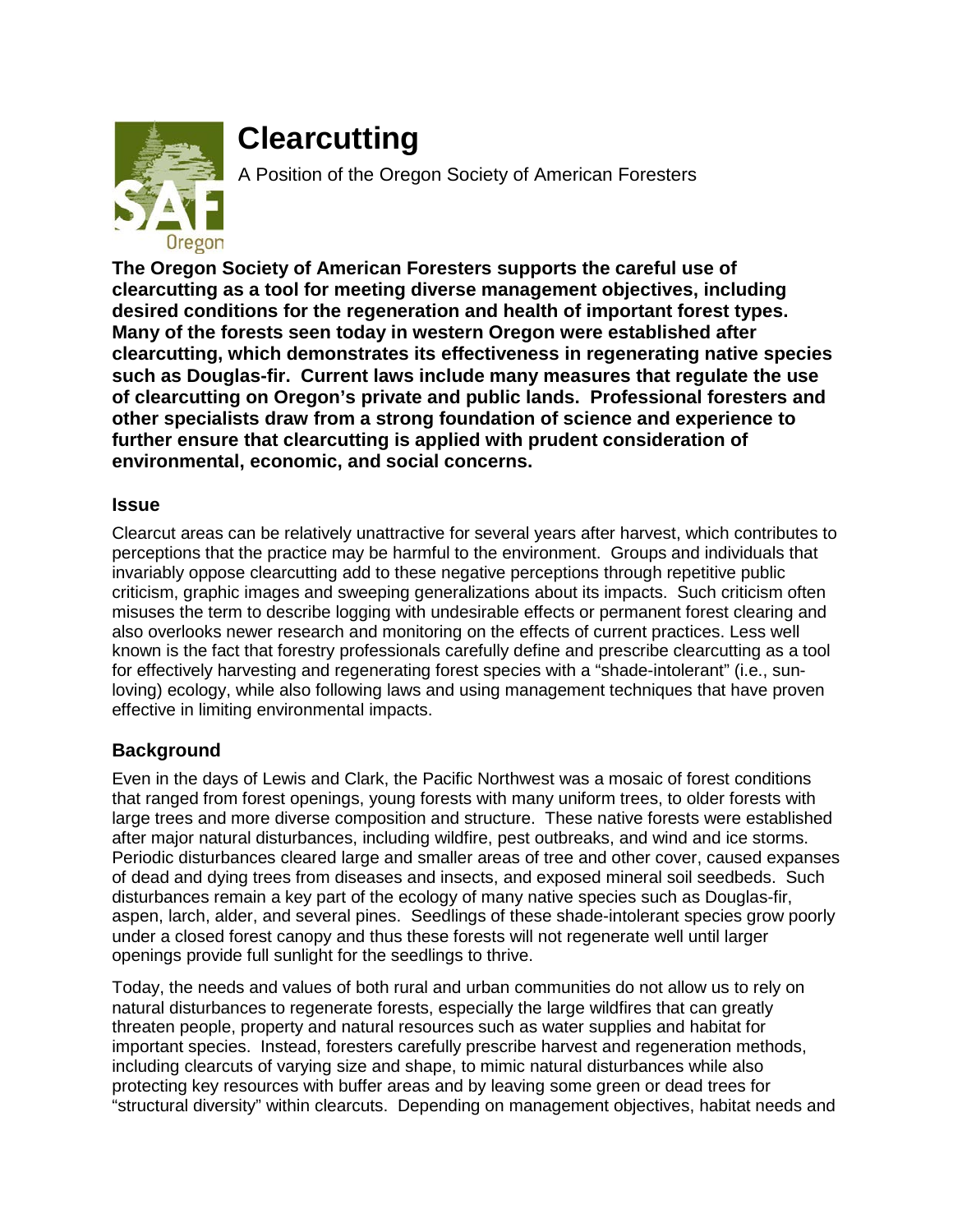other conditions, foresters may plan for trees to be retained within clearcuts individually or in small or large clumps. Logging operators typically follow detailed directives to effectively implement management prescriptions.

As defined by the forestry profession, clearcutting involves the harvest of nearly all standing trees within a specific area for the purpose of regenerating a new forest (Dictionary of Forestry 2018, Society of American Foresters, Bethesda, MD). Although differences exist between a clearcut and a naturally disturbed area, many of Oregon's current second-growth forests clearly reflect the role and success of clearcutting in regenerating native, sun-loving tree species. If harvest methods other than clearcutting are used persistently in such forests, the species and structure of these forests may differ from natural stands and have some unusual or undesirable results.

Research by forest scientists has shown that, in large landscapes, a variable, moving pattern of younger to older forests perpetuated by clearcutting provides dynamic and diverse habitats that contribute to plant and animal biodiversity. Conversely, in some areas, a lack of disturbance – through either clearcutting or natural events – appears to have negatively affected some desirable plants and animals. Forest openings and younger stages of forest development have some important roles and niches in the ecology of many of our native flora and fauna.

Forestry is an objectives-driven profession, and prescriptions for clearcutting can be designed by foresters to accomplish a variety of resource management objectives. Because forest products markets are now highly competitive and global in scope, clearcutting is attractive as often the most effective and economical method to harvest and regenerate many native tree species. Related activities that promote reforestation success, such as slash treatment, vegetation management and tree planting, also are efficiently applied in clearcut areas. Similarly, the control of insect, disease, and wildfire hazards can be easier and more effective when clearcutting is an available management tool. Also very importantly, the safety of timber fallers and other logging personnel is generally improved when clearcutting is used.

The contemporary version of clearcutting has evolved significantly from historic practices. Following extensive research and monitoring over the past several decades, today's Oregon Forest Practice Rules limit the size of clearcuts, and require prompt reforestation after harvest, i.e., a young "free to grow" forest must be established within six years. Also, clearcutting is not allowed along fish bearing streams and wetlands, instead forested buffers are left for shade, bank stability, and large woody debris benefits. In larger clearcuts, wildlife and green retention trees are left as well as down wood to protect habitat and site productivity. Compliance monitoring from the Oregon Department of Forestry consistently shows very high rates of compliance with these rules, generally exceeding 97% in recent years.

In summary, clearcutting is not appropriate for all situations or forest types in Oregon, but where suitable and applied carefully by skilled forestry professionals, it is a well-proven harvest and regeneration method. Careful planning and implementation of harvest and reforestation prescriptions, in compliance with state and federal regulations, are keys to avoiding negative impacts of clearcutting while realizing its benefits. Oregon's professional foresters and forest operators have the knowledge and experience to understand the benefits and risks of clearcutting. Working with other resource professionals, foresters can provide essential guidance for its proper application in meeting landowner objectives and broad public goals.

## **Selected References**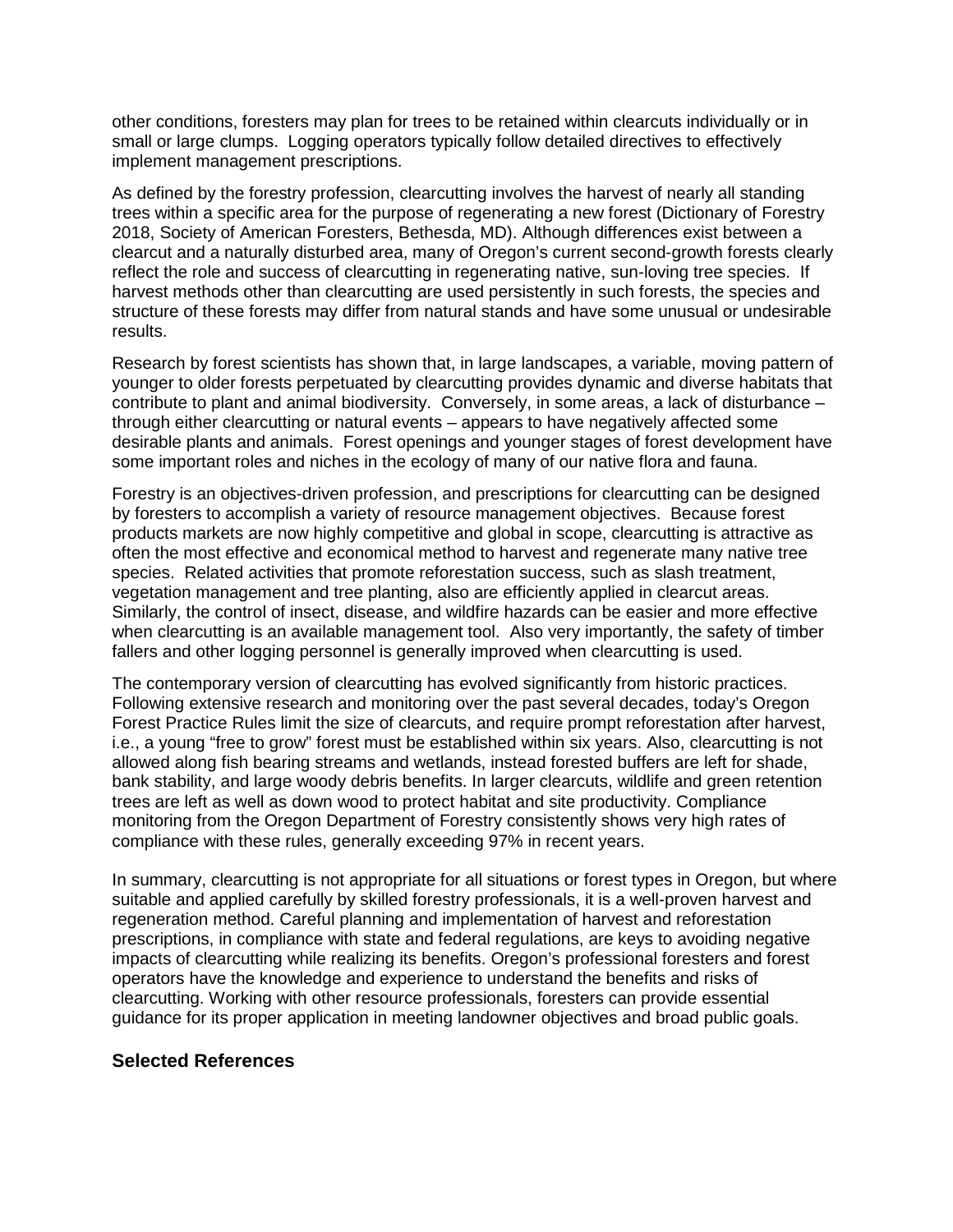Bateman, D.S. and others. 2018. Fish response to contemporary timber harvest practices in a secondgrowth forest from the central Coast Range of Oregon. Forest Ecology and Management Vol. 411 (2018):142-157. Available at:<https://www.sciencedirect.com/science/article/pii/S0378112717317255>

Cloughesy, M. and J. Woodward. 2018. Reforestation after harvest. Chapter 4 in: Oregon's Forest Protection Laws – An Illustrated Manual, 3<sup>rd</sup> Edition. Available from the Oregon Forest Resources Institute, 317 SW Sixth Ave., Suite 400, Portland OR 97204, and at <https://oregonforests.org/publications>

Oregon Dept. of Forestry. February 2018- (or most current version). Forest Practice Administrative Rules and Oregon Forest Practices Act. Available at Oregon Dept. Forestry offices and: https://www.oregon.gov/ODF/Documents/WorkingForests/FPARuleBook2018Final.pdf The ODF web site also has links to other forest practices information and related monitoring and technical reports.

OFRI. 2018. When is clearcutting the right choice? Web page [\(https://oregonforests.org/node/115\)](https://oregonforests.org/node/115) that describes and discusses clearcutting, with links for viewing and downloading related publications and videos. Oregon Forest Resources Institute, Portland, OR.

Kimmins, H. 1997. Clearcutting: Ecosystem destruction or environmentally sound timber harvesting? Chapter 6 in: Balancing Act - Environmental Issues in Forestry. 2<sup>nd</sup> edition. UBC Press, Vancouver, BC.

Oliver, C.D. and B.C. Larson. 1996. Forest Stand Dynamics. Update Edition. John Wiley and Sons, New York. 521 p.

Tappenier, J.C., D.A. Maguire, D.A. and T.B. Harrington. 2007. Silviculture and Ecology of Western U.S. Forests. Oregon State University Press, Corvallis. 440 p.

Woodward, J. and others. 2011. Wildlife in managed forests – Oregon's forests as habitat. Available from the Oregon Forest Resources Institute, 317 SW Sixth Ave., Suite 400, Portland OR 97204, and [http://oregonforests.org/sites/default/files/publications/pdf/Wildlife\\_Mngd\\_Habitat.pdf](http://oregonforests.org/sites/default/files/publications/pdf/Wildlife_Mngd_Habitat.pdf)

Hatten, J.A. and others. 2017. Effects of contemporary forest harvesting on suspended sediment in the Oregon Coast Range: Alsea Watershed Study Revisited. Forest Ecology and Management 408 (2018): 238-248. Available at: [http://fews.forestry.oregonstate.edu/publications/Hatten\\_ForEcolManage\\_2018.pdf](http://fews.forestry.oregonstate.edu/publications/Hatten_ForEcolManage_2018.pdf)

Bladon, K.D. and others. 2018. A multicatchment analysis of headwater and downstream temperature effects from contemporary forest harvesting. Hydrological Processes. 2018;32:293–304. Available at: http://fews.forestry.oregonstate.edu/publications/Bladon\_HP\_2018.pdf

*This position statement was adopted by the OSAF Executive Committee on September 21, 2018. The statement will expire on September 21, 2023 unless after thorough review it is renewed by the Committee.*